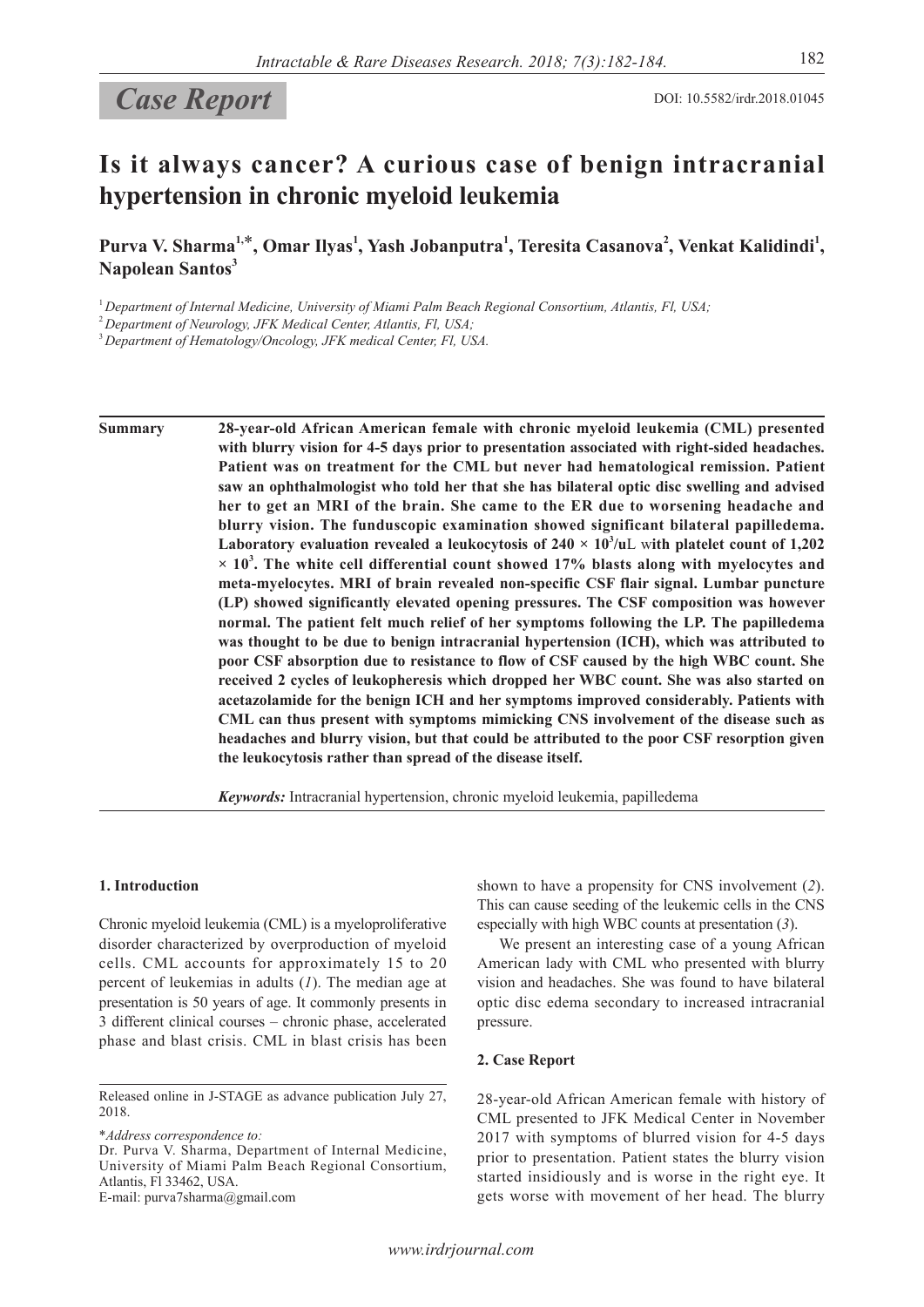

**Figure 1 showing left (A) and right (B) optic disc edema visualized on the fundoscopic examination.**

vision is associated with right sided headaches in the frontal, temporal and occipital region which have also been ongoing for 3-4 days prior to presentation. The headaches were described as continuous, sharp and relieved by OTC analgesics. The patient saw an ophthalmologist 2 days prior to presentation due to the blurry vision. She was told to get an MRI as there was bilateral optic disc edema visualized on the fundoscopic examination (Figure 1). Patient, however, was not able to have the MRI done until the time of presentation.

The patient was diagnosed with CML in chronic phase back in 2014. Since then she has received multiple lines of therapy including Imatinib, Dasatinib and Nilotinib. However, she never reached a durable hematologic remission. More recently she was started on Bosutinib.

At the time of arrival, patient was in mild to moderate distress due to the headaches. She was afebrile, with HR 92 and regular, BP- 138/68 mmHg and saturating well at 98% on room air. The physical examination was consistent with bilateral papilledema. Her head and neck examination was within normal limits, visual fields and remainder of neurologic exam was intact.

Her laboratory evaluation revealed white cell count of  $240 \times 10^3$ . The differential count showed 7% myelocytes, 12% meta-myelocytes and 17% blast cells. Her Hb was 8.7 g/dL and platelet count was  $1,202 \times 10^3$ . MRI of the brain showed non-specific abnormal specific CSF flair which was questionable for early signs of meningitis. This was followed by a lumbar puncture which showed clear, colorless fluid with 0 white cells and 0 red blood cells. The CSF analysis also showed normal protein and glucose. The lumbar puncture was remarkably significant for an elevated opening pressure of  $65 \text{ cm H}_2\text{O}$ . The patient felt much improvement of symptoms of headache and blurry vision after the lumbar puncture. MRA did not show any abnormality in the flow rate of

venous filling of the dural sinuses. MRI did not show enlarged ventricles and the patient had no clinical signs or symptoms of meningitis which was suspected on the imaging. After multidisciplinary discussion between Neurology, Oncology and the primary team, the decision was made to start Acetazolamide to treat for elevated intracranial hypertension. Leukopheresis was initiated as well to reduce the white cell count. She received 2 cycles of leukopheresis and her white cell count steadily dropped to  $27 \times 10^3$ . Her symptoms of blurred vision and headaches also considerably improved. Patient was discharged on acetazolamide and Bosutinib. One month later she had a follow-up with Neurology and Oncology and no recurrence of her symptoms at that time.

### **3. Discussion**

CML is a myeloproliferative neoplasm characterized by the uncontrolled proliferation of mature and maturing granulocytes. CML is associated with the fusion of two genes: BCR (on chromosome 22) and ABL1 (on chromosome 9) resulting in the BCR-ABL1 fusion gene. This abnormal fusion typically results from a reciprocal translocation between chromosomes 9 and 22, t (9;22) (q34; q11), that gives rise to an abnormal chromosome 22 called the Philadelphia (Ph) chromosome. If untreated, CML can progress from a chronic phase to an accelerated phase and then a blast crisis.

Blast phase of CML is defined by more than 20% blasts in the blood/bone marrow or 5-10% blasts in the extramedullary sites (*3*). Lymph nodes, skin and soft tissues, bone, gastrointestinal and genitourinary tract are the most common sites of extramedullary blast crises. CNS involvement by extramedullary crises is rare and involves systemic involvement.(*3,4*) Also, CNS involvement is commonly seen in patients who are